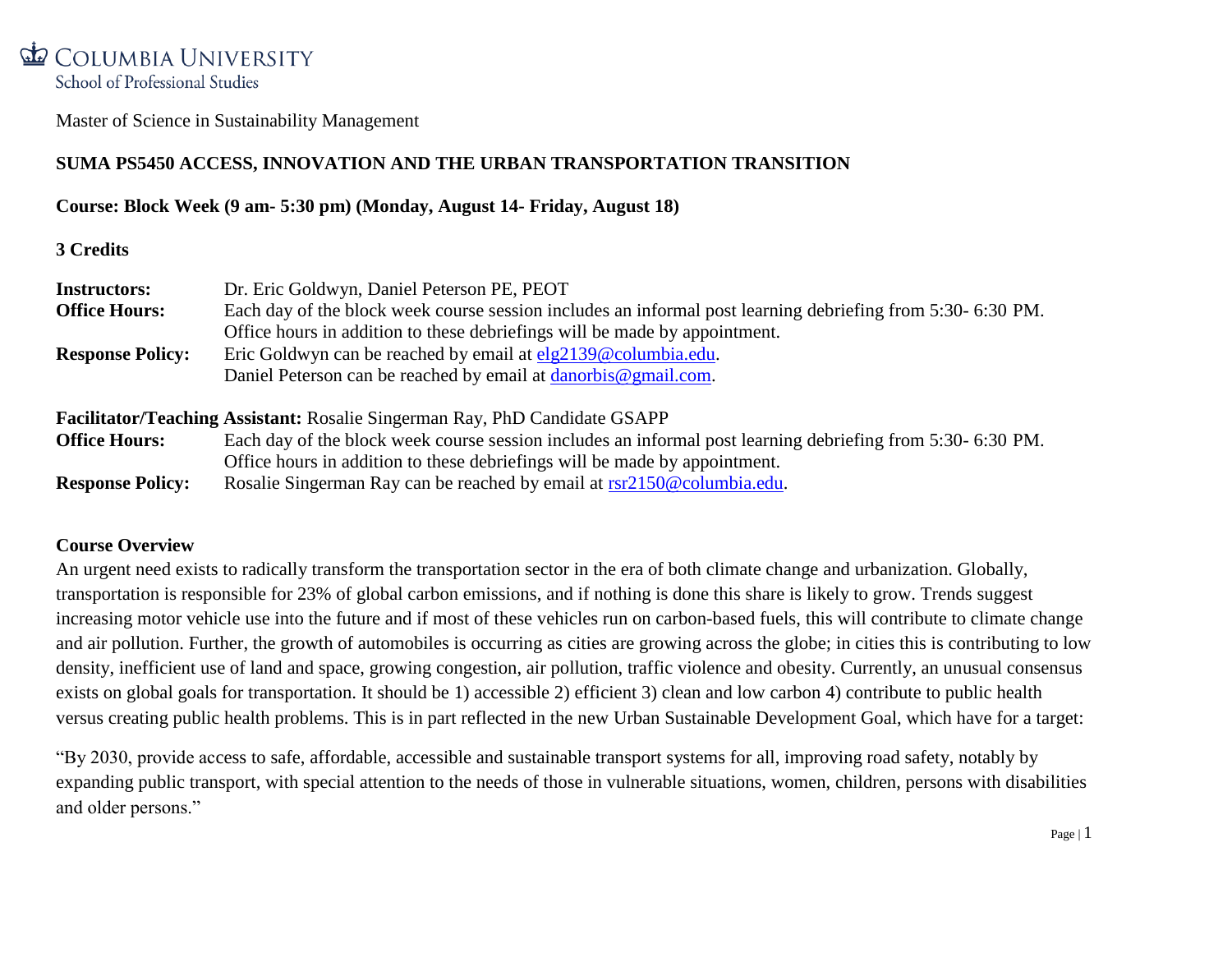#### Master of Science in Sustainability Management

To achieve both our carbon reduction targets and also the Sustainable Development Goal target will require a paradigm shift and strong advocacy for investments in green, equitable and healthy forms of urban transportation including walking and cycling (NMT), clean public transit and also new forms of efficiencies enabled by technology innovation and the "data revolution" along with better, mixed land-use and transit oriented development that is also affordable.

This course provides an overview of new thinking, innovation and advocacy in public transportation with a focus on passenger transport. We pose the question of whether we need a Transportation Transition? If so, what would it look like in different parts of the world and how do we get there? We then explore the Public Transport Impetus, the need to shift transportation modes worldwide and how this might be achieved. We also explore technological disruption and transportation. Is technology a friend or foe? How will technological change such as the rise of autonomous cars, big data and the Internet of things play into the transportation transition? Next we look at who pays for change in the sector and how? How do we move the resources and financing to make reforms happen? Finally, what are the political, institutional and cultural barriers to change in different places? What are effective advocacy strategies and will they be the same in all places?

This class draws on a series of lectures, a case study approach and experiential learning in New York City, which provides a living laboratory for the issues and themes discussed in class around the transportation transition. This class is ideal for graduate students and young professionals interested in urban sustainability, the transport sector and urban planning and design. It is also geared towards management professionals who wish to work in the transportation/urban policy arena and want an overview of cutting edge and key issues in the sector as it relates to land-use and broader environmental and planning concerns. This class serves as an elective in the MS Sustainability Management. This course satisfies the Area 1: Integrative Sustainability Management elective course and Area 4: Public Policy course requirement for the M.S. in Sustainability Management.

## **Learning Objectives**

At the end of this course students should be able:

 To think about transportation issues in a coherent fashion that draws on first principles and allows us to tackle any question in a thoughtful manner.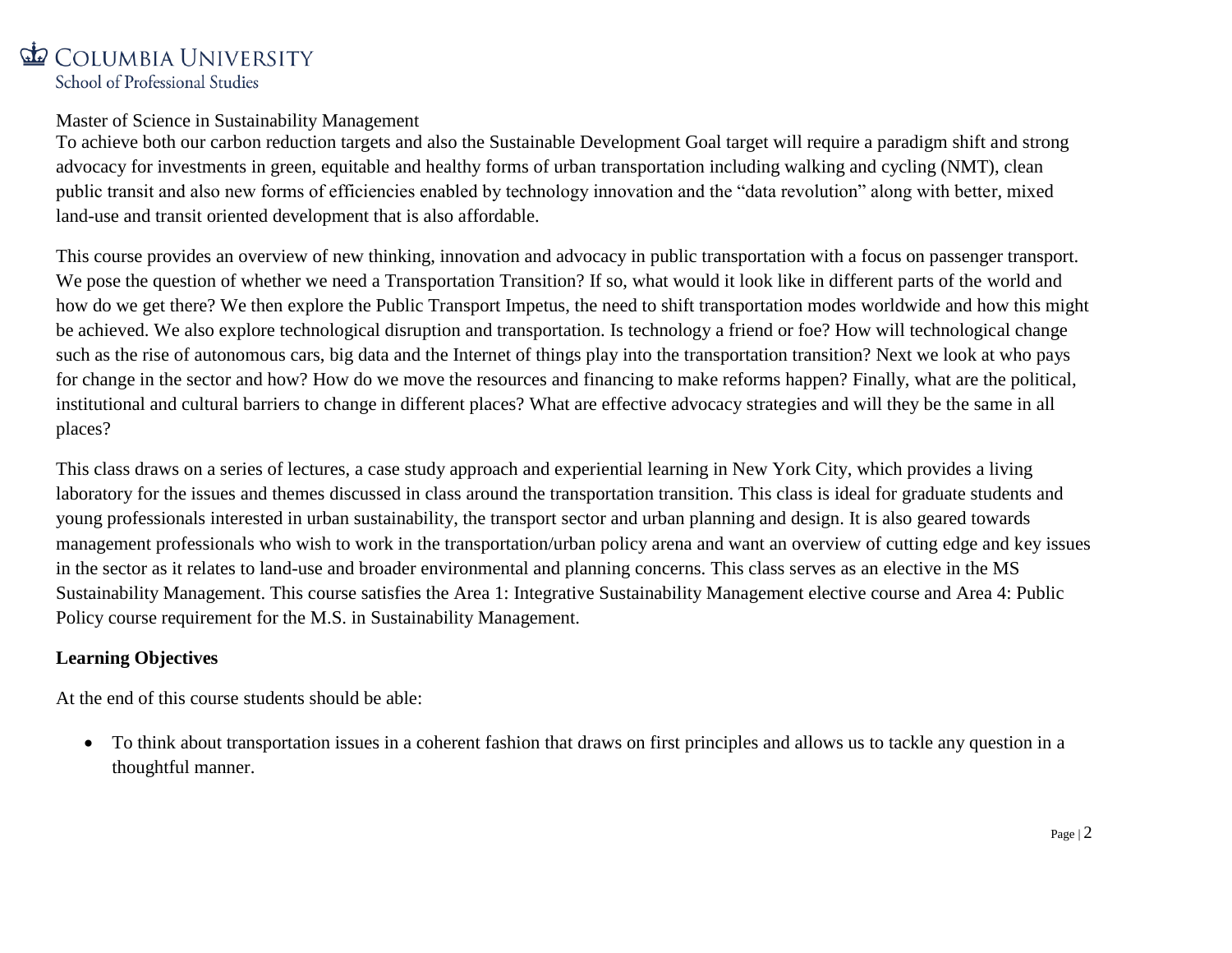Master of Science in Sustainability Management

- To synthesize, apply and communicate sustainability knowledge as regards to the transportation sector to solve environmental problems.
- To explain current transportation policy and devise means to improve the ability to react to future policy developments as they emerge.
- Demonstrate a working knowledge of the processes through which rules and regulations targeted toward sustainability in the transportation sector are created and implemented.
- Develop a firm overview of some of the main challenges and opportunities in applying the transportation transition to further global goals in sustainability including improved human health, access and climate change mitigation and adaptation.
- Develop a strong, holistic overview of the major issues facing the problems of access and transportation globally, the major policy frameworks and also the key players
- To apply best practices from a number of case studies including in particular New York City that can provide ideas for future research and policy or civic engagement.
- To articulate the relationship between new technologies, financing mechanisms and strategic policy and advocacy strategies and the way they play into debates around transforming transportation

## **Readings**

The reading assignments are listed in the Pre-Block Week module. These readings will get you prepared and thinking about the topics we will cover throughout the block week. For these purposes, the selected book chapters and articles are sufficient. These resources will also introduce you to a variety of materials – some academic, some more popular – that you may want to read completely. Please note, some modules have optional readings that you must select from and also complete before the block week begins. Where possible, I have also listed recommended readings that provide more information regarding the topic in question.

Required readings, unless marked otherwise (i.e., direct links), will be available online from the Library Reserves. Click [this link](https://cas.columbia.edu/cas/login?service=https%3a%2f%2fwww1.columbia.edu%2fsec-cgi-bin%2fcul%2frespac%2frespac) to log in to E-Reserves with your UNI and password.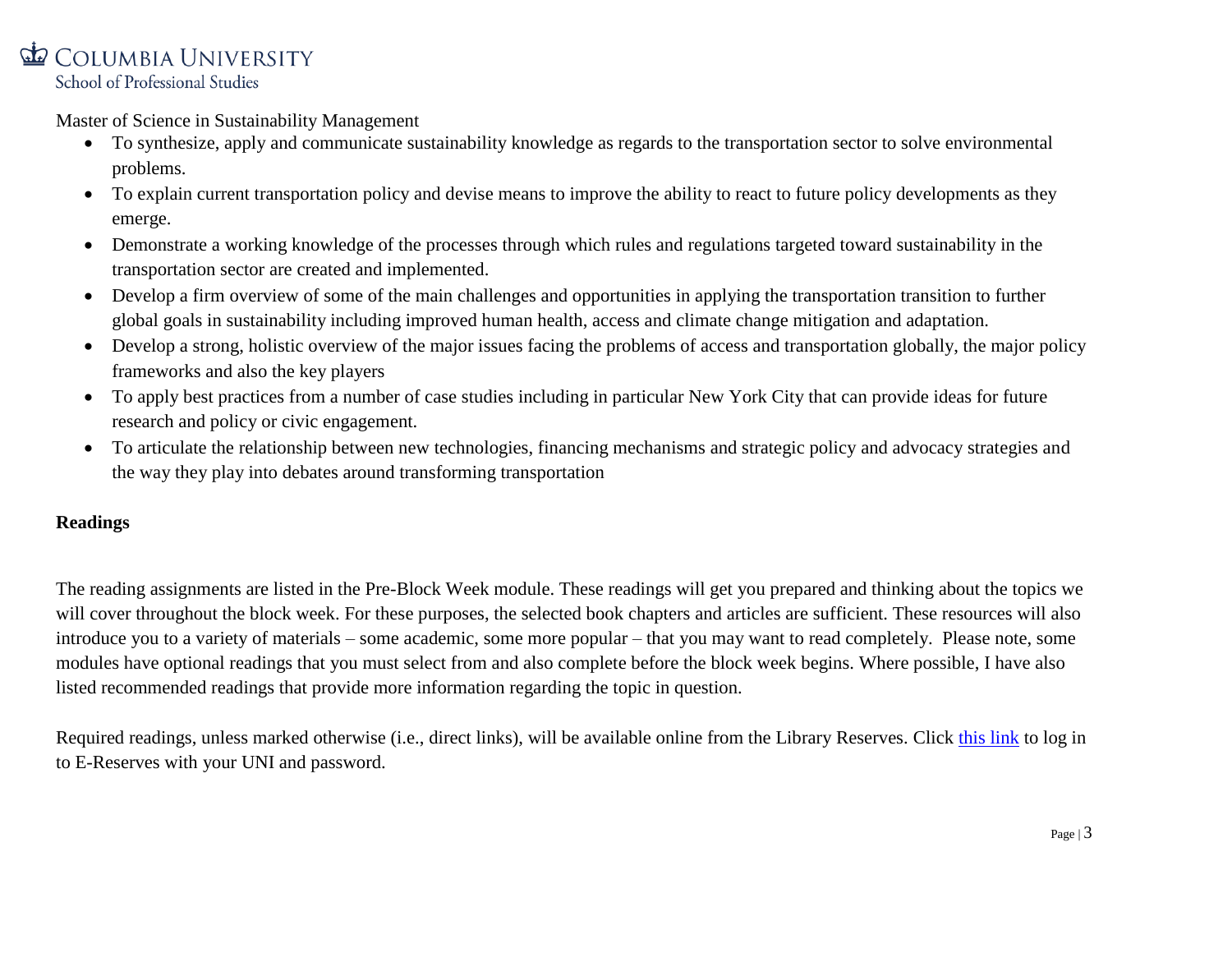Master of Science in Sustainability Management **Resources**

## *Columbia University Library*

Columbia's extensive library system ranks in the top five academic libraries in the nation, with many of its services and resources available online: [http://library.columbia.edu/.](http://library.columbia.edu/)

#### *SPS Academic Resources*

The Office of Student Affairs provides students with academic counseling and support services such as online tutoring and career coaching: [http://sps.columbia.edu/student-life-and-alumni-relations/academic-resources.](http://sps.columbia.edu/student-life-and-alumni-relations/academic-resources)

#### **Course Requirements (Assignments)**

Participants in the class will be given a reading list prior to starting the class and a small set of readings over the week. Besides the assignments below all students must attend the experiential learning exercises which will involve testing different transport modes and trips in New York City and the region as well as examining particular projects such as Hudson Yards and the High Line, Select Bus Service bus lanes, etc). We will ensure that these activities are designed to be wholly accessible to all students. If a student has any particular accessibility needs, please contact Rosalie prior to beginning the class. Each student will be given a Metro card for the week.

#### **Class Participation**

We expect students to be prepared before for class each day. Attending class and participation, including attendance in all experiential learning exercises, is required. This participation will account for 10% of the grade for the class. Student participation will be evaluated based on meaning and consistent contribution to the course discussion. Students should demonstrate engagement with the course readings, lecture materials, guest speakers, experiential learnings and fellow students.

In addition, the student will have a set of short writing assignments and one class presentation. We expect effort to be put in all assignments which should be well-written and properly referenced and demonstrate critical engagement and knowledge of the required readings.

#### **Assignment 1: Urban Transportation Environment Policy Memo**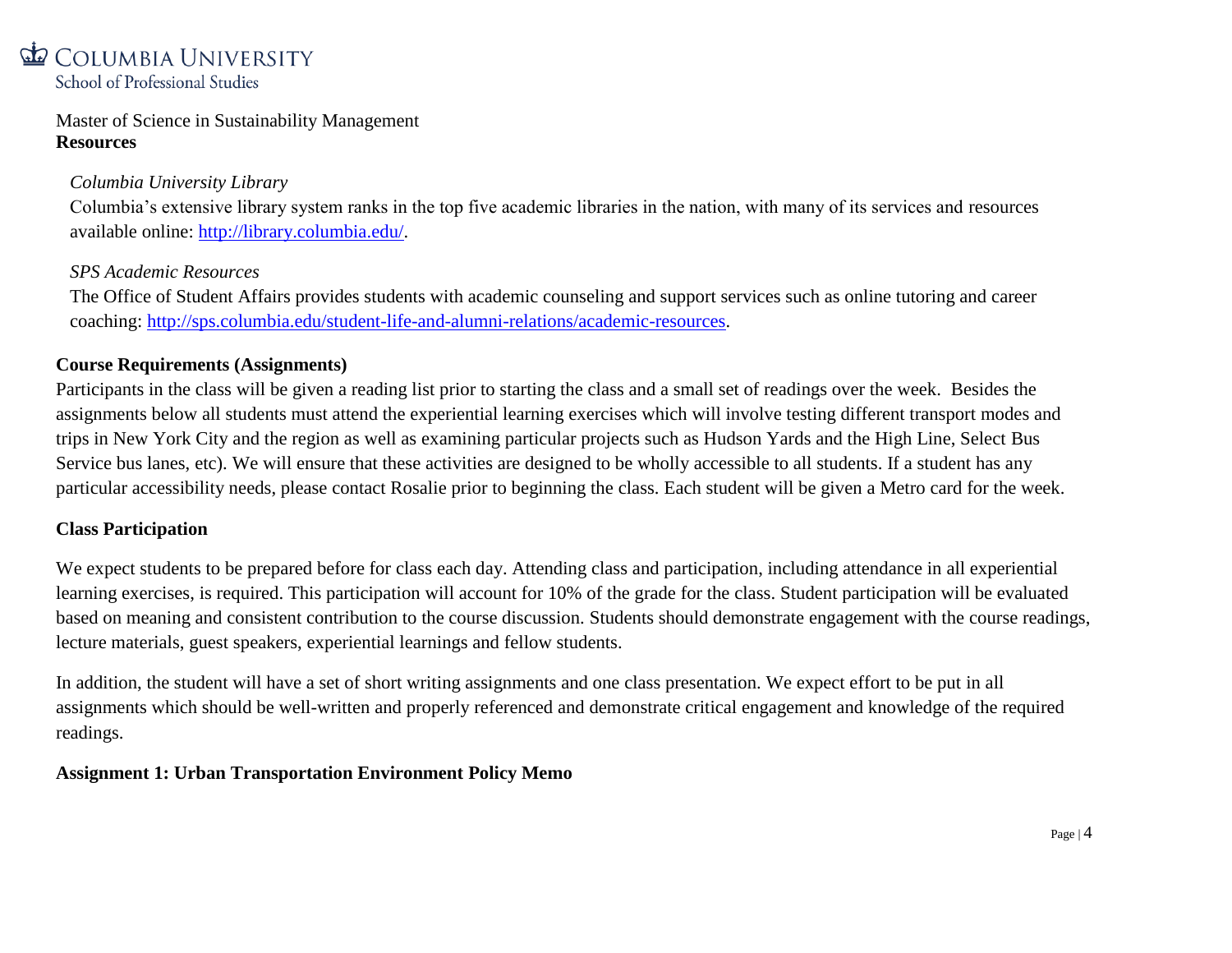#### Master of Science in Sustainability Management

This 2-page note in memo format is due at 9 AM on the first day of class (Monday, August 14). In this small policy memo you will briefly describe the urban transportation you experience on a daily basis in New York and tie this mini case study to the pre-class readings. From your experiences navigating and observing New York, how do you think the system needs to change to lower carbon emissions and air pollution and improve the quality of life? In this note you should pose some critical policy questions you would like to explore and demonstrate that you have completed the pre-class readings. Thus the structure of the memo should be 1) brief background of your routine/experience 2) observations/analysis of problems drawing on your experience and the readings 3) Policy questions 4) Possible Recommendations/new options. You will share it with the class as you introduce yourself but will only be evaluated on the written note.

## **Assignment 2: Analysis on New York City Learning Exercise**

This is a small, 2-3 page of analysis on one of the learning exercises in New York City. Possible topics for reflection include such topics as "The drawbacks (or benefits) of incremental tax financing for transportation infrastructure using the 7 Train Extension case as an example" or "How transportation infrastructure can be a tool for sustainability in cities using New York city as an example". The assignment is due by August 23. What was working and what wasn't in the case study you select? What improvements could you imagine? What did you learn? How does this compare to the environment you described in your first assignment? The student should be able to show that they understand current transportation policy issues discussed in class and are able to apply them to concrete issues they perceive in an actual transportation environment. Ideally, the student demonstrates an ability to synthesize, apply and communicate sustainability knowledge as regards to the transportation sector to solve environmental and planning problems.

#### **Assignment 3: Case Study Presentation**

In small teams which will be formed by the instructors, students will be expected to do a 15-20 minute presentation on one case study, preferably one with which they have a strong interest and/or familiarity. The case studies consist of basic background information, a set of transportation/land-use policy problems emerging from the case and some clear recommendations for how to approach these problems. In this assignment the student should demonstrate a clear understanding of the main challenges and opportunities and also draw on the case studies discussed in class for examples of how to create and present case studies as a policy learning and communication tool. The final afternoon of the class will be a presentation of these ideas for peer review and will help students prepare for the final assignment.

#### **Assignment 4: Final Strategic Plan**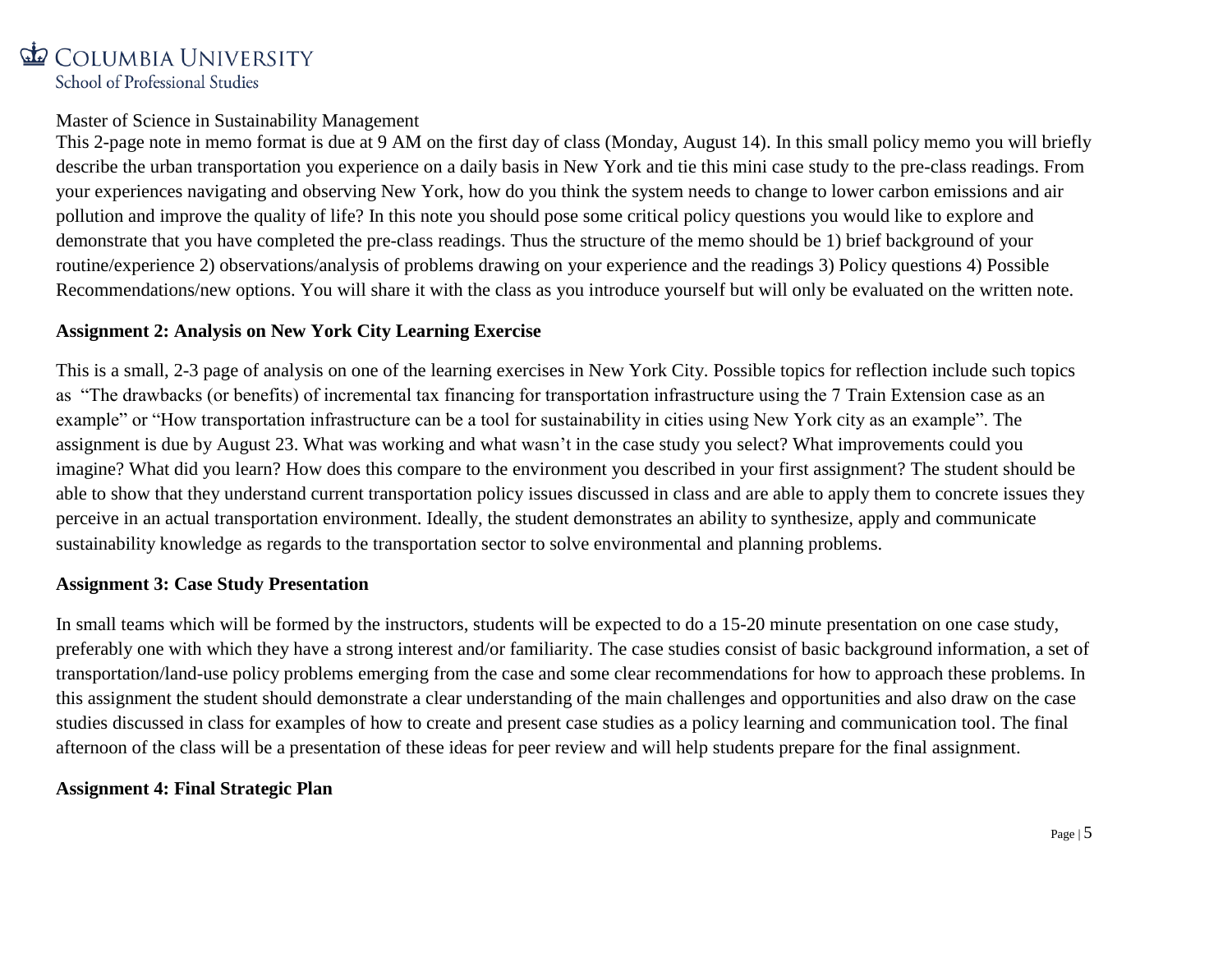#### Master of Science in Sustainability Management

The student will be expected submit a 7 page argument or strategic plan for a set of specific reforms to be implemented in a particular place selected by the student. This assignment should be submitted by email to Rosalie Singerman Ray at [rsr2150@columbia.edu](mailto:rsr2150@columbia.edu) by no later than midnight on August 23. The argument or plan must include an analysis of the particular advocacy network that would need to act to make the reforms happen and recommended advocacy tactics and why you chose these. The students are expected to refer to the lectures, course discussions, case studies and experiential learning to make their case. This final assignment must show a strong, holistic overview of the major issues facing the problems of access and transportation globally, the major policy frameworks and also the key players. It should also demonstrate that you are knowledgeable about a number of case studies including in particular New York City that can provide ideas for future research and policy or civic engagement. Finally you should show that you have gained a basic understanding of new technologies, financing mechanisms and strategic policy and advocacy strategies and the way they play into debates around transforming transportation.

#### **Evaluation/Grading**

Each assignment will be grades on a scale of 0-100. The final grade will be calculated as described below:

#### **FINAL GRADING SCALE**

| Grade                   | Percentage |
|-------------------------|------------|
| $A+$                    | 98-100 %   |
| A                       | 93-97.9%   |
| $A -$                   | 90-92.9%   |
| $B+$                    | 87-89.9%   |
| $\overline{B}$          | 83-86.9%   |
| B-                      | 80-82.9%   |
| $C+$                    | 77-79.9 %  |
| $\overline{\mathbf{C}}$ | 73-76.9%   |
|                         | 70-72.9 %  |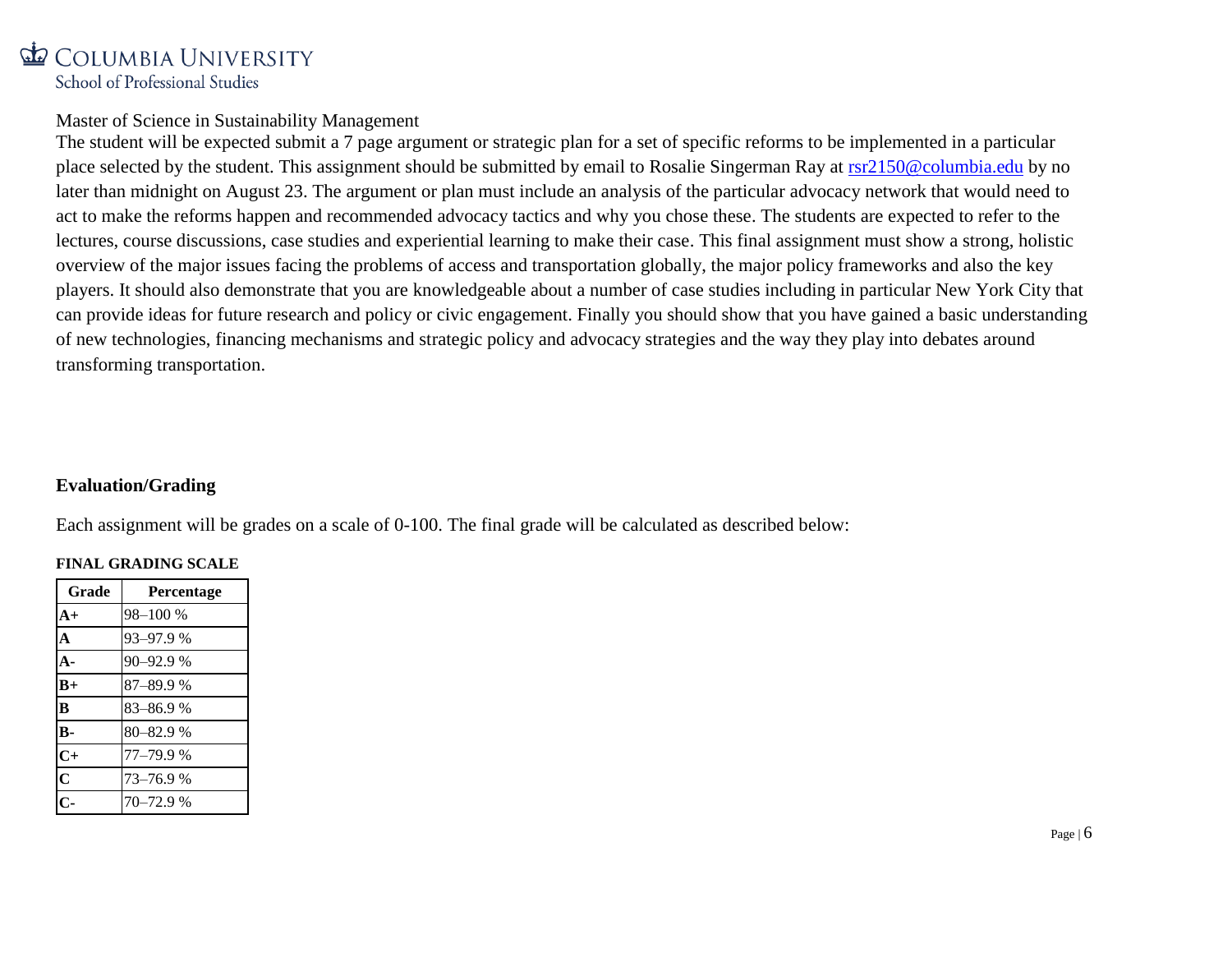$\mathbf{D}$ 

#### Master of Science in Sustainability Management

| D | $60 - 69.9%$    | <b>ASSIGNMENT</b>                                   | % Weight |
|---|-----------------|-----------------------------------------------------|----------|
| F | 59.9% and below | <b>Urban Transportation Environment Policy Memo</b> | 10%      |
|   |                 | <b>Case Study Presentation</b>                      | 20%      |
|   |                 | Analysis on New York City Learning Exercise         | 20%      |
|   |                 | Final Strategic Plan                                | 40%      |
|   |                 | Class participation                                 | 10%      |

#### **Course Policies**

We expect you to come to class on time and thoroughly prepared. We will keep track of attendance and look forward to an interesting, lively and confidential discussion. If you miss an experience in class, you miss an important learning moment and the class misses your contribution. Engagement with your peers will be an important part of the course. Through posts on the course website and participation in the live sessions, you need to actively contribute to course discussions. In addition, you will have the opportunity both to present before your peers and to respond to their presentations in small group work. You are also expected to complete all assigned readings, attend all class sessions, and engage with others. If you need to miss a class for any reason, please discuss the absence with me in advance.

#### *Citation & Submission*

All written assignments must use [citation format], cite sources, and be submitted to the course website (not via email).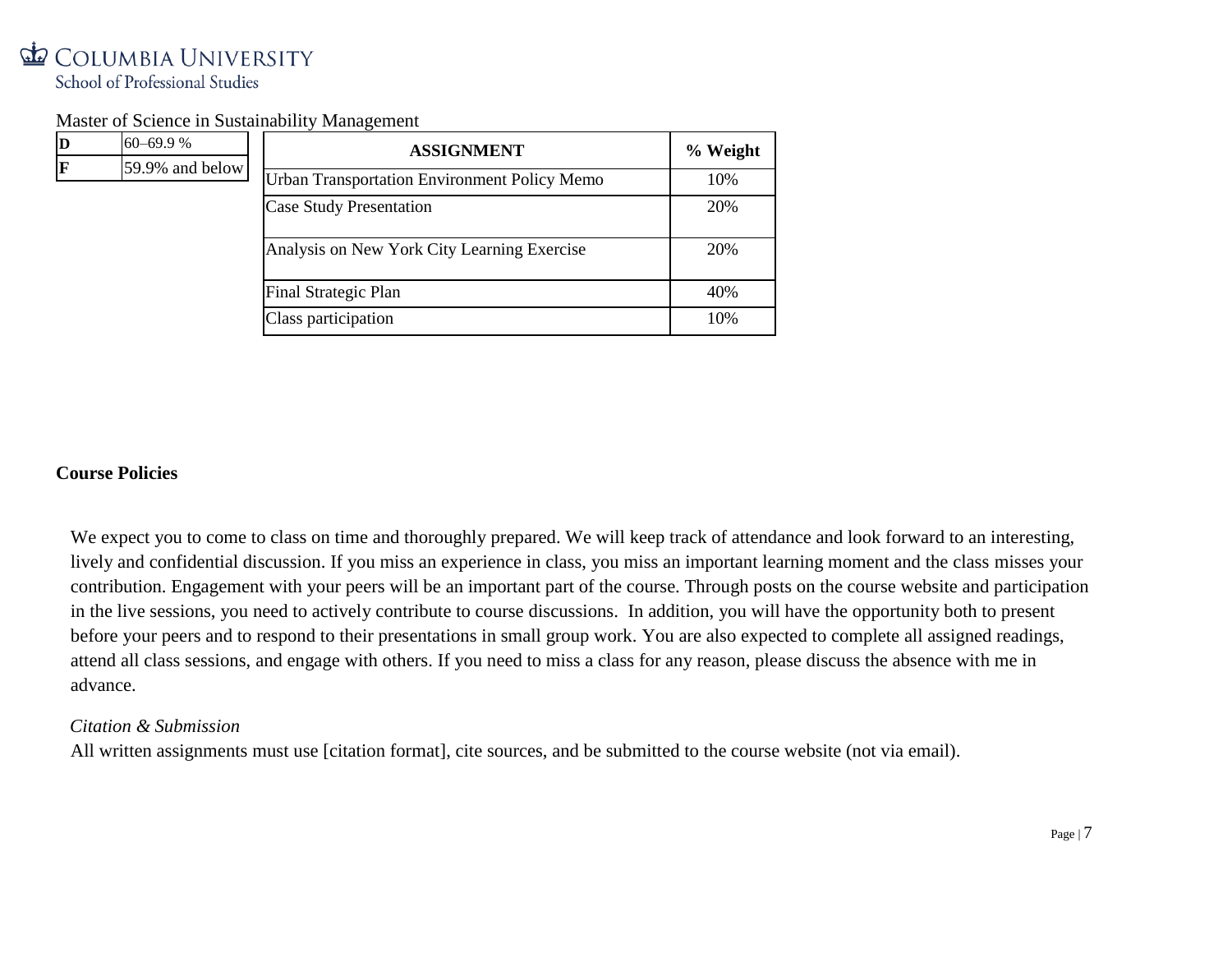Master of Science in Sustainability Management **School Policies** 

## *Copyright Policy*

Please note—Due to copyright restrictions, online access to this material is limited to instructors and students currently registered for this course. Please be advised that by clicking the link to the electronic materials in this course, you have read and accept the following:

The copyright law of the United States (Title 17, United States Code) governs the making of photocopies or other reproductions of copyrighted materials. Under certain conditions specified in the law, libraries and archives are authorized to furnish a photocopy or other reproduction. One of these specified conditions is that the photocopy or reproduction is not to be "used for any purpose other than private study, scholarship, or research." If a user makes a request for, or later uses, a photocopy or reproduction for purposes in excess of "fair use," that user may be liable for copyright infringement.

## *Academic Integrity*

Columbia University expects its students to act with honesty and propriety at all times and to respect the rights of others. It is fundamental University policy that academic dishonesty in any guise or personal conduct of any sort that disrupts the life of the University or denigrates or endangers members of the University community is unacceptable and will be dealt with severely. It is essential to the academic integrity and vitality of this community that individuals do their own work and properly acknowledge the circumstances, ideas, sources, and assistance upon which that work is based. Academic honesty in class assignments and exams is expected of all students at all times.

SPS holds each member of its community responsible for understanding and abiding by the SPS Academic Integrity and Community Standards posted at [http://sps.columbia.edu/student-life-and-alumni-relations/academic-integrity-and-community-standards.](http://sps.columbia.edu/student-life-and-alumni-relations/academic-integrity-and-community-standards) You are required to read these standards within the first few days of class. Ignorance of the School's policy concerning academic dishonesty shall not be a defense in any disciplinary proceedings.

## *Accessibility*

Columbia is committed to providing equal access to qualified students with documented disabilities. A student's disability status and reasonable accommodations are individually determined based upon disability documentation and related information gathered through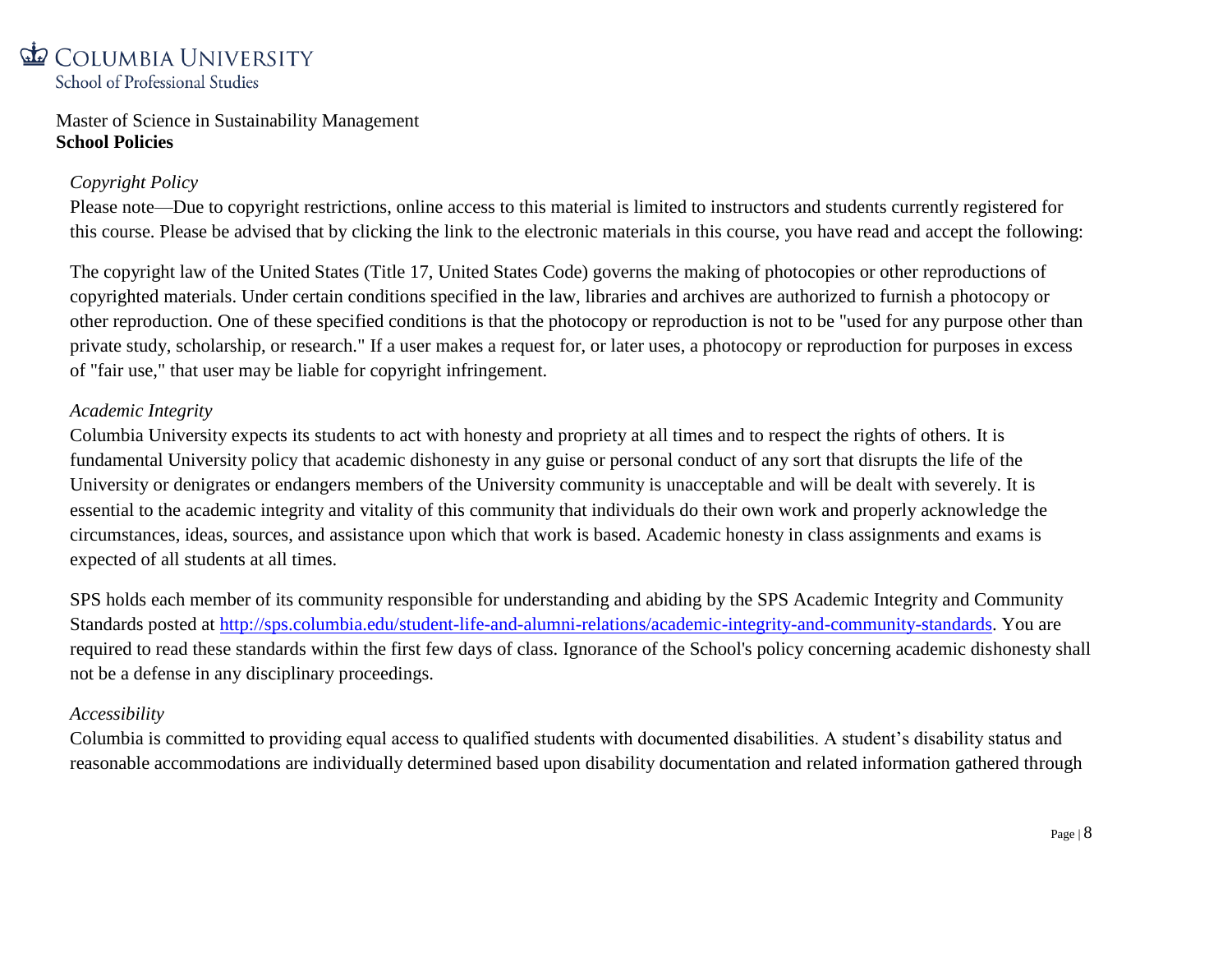Master of Science in Sustainability Management

the intake process. For more information regarding this service, please visit the University's Health Services website: [http://health.columbia.edu/services/ods/support.](http://health.columbia.edu/services/ods/support)

## **Course Schedule/Course Calendar**

Every day the class will follow the schedule below. The only exception is on the last day we will have in-class presentations.

- 9:00-9:30 Class Discussion (Review of the day, logistics, topic, any feedback/questions from previous day)
- 9:30-11:00 Main Lecture
- 11:00-11:15 Break
- 11:15-12:30 Case Study Analysis
- 12:30-1:00 Lunch Break
- 1:00-2:30 External Speaker
- 2:30-5:30 Faculty guided Experiential Learning Exercise
- 5:30- 6:30 Informal post learning debriefing (Optional)

| <b>Module/Topic</b>       | <b>Readings</b>                                                                                | <b>Activities/Assignments for</b><br>this module |
|---------------------------|------------------------------------------------------------------------------------------------|--------------------------------------------------|
| Pre-Block Readings/Videos | Peter Norton. 2008. "What are Streets For?" in Fighting Traffic Cambridge:<br>MIT Press: 1-18. |                                                  |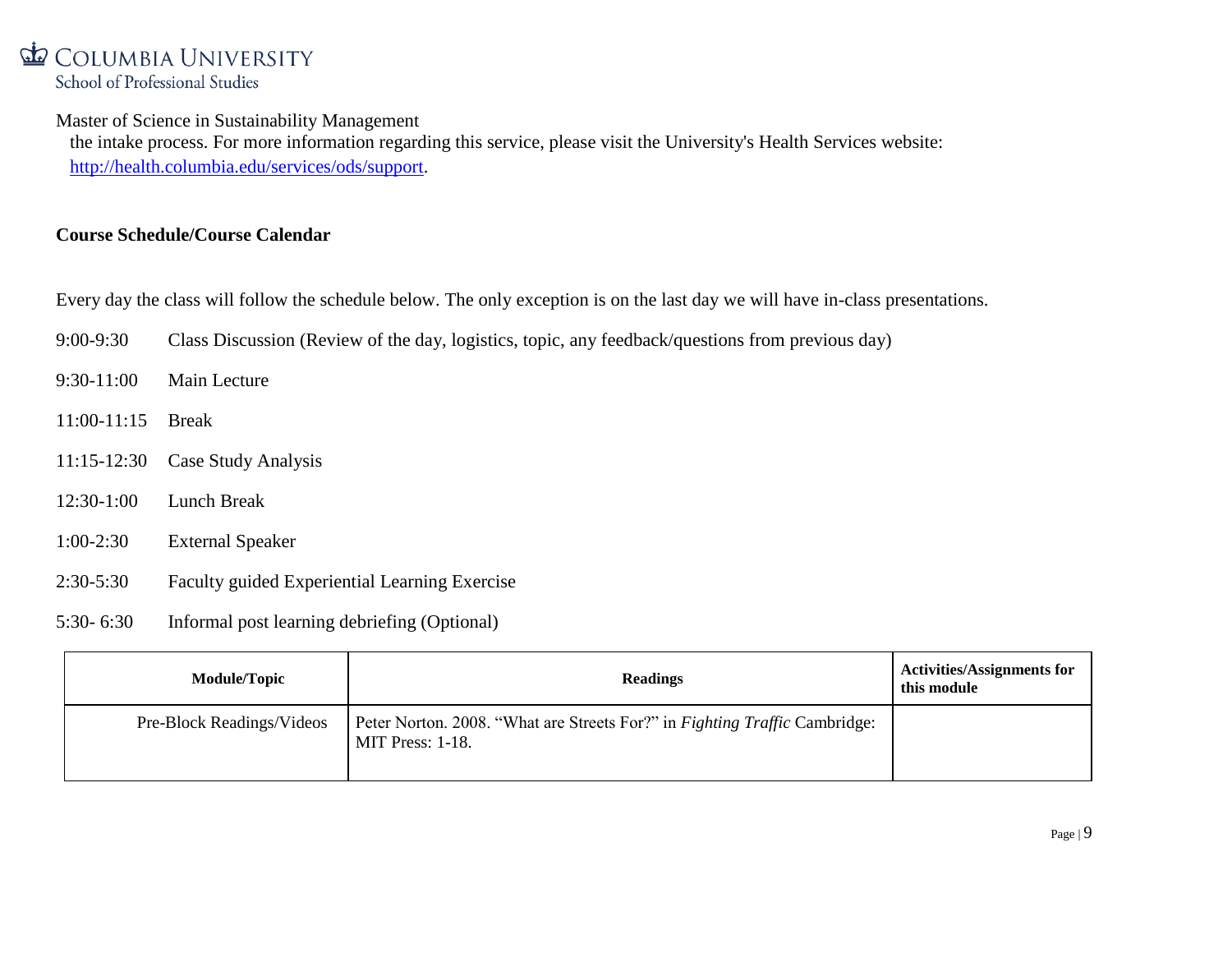|                                                                                                                                                                                                                                                                             | Shivani Radhakrishnan, March 2016 "How jaywalking became a crime"<br><b>Washington Post.</b><br>K.H. Schaeffer and Elliott Sclar. 1975. Access for All: Transportation and<br>Urban Growth. Penguin Books pp. 1-182.<br>Janette Sadik-Khan. 2016. Streetfight: Handbook for an Urban Revolution.<br>Penguin/Random House. pp 1-294.<br>Diane Davis and Lily Song Transforming Urban Transport – The Role of<br>Political Leadership. 2016, Meeting of the Minds hosted a live webinar<br>available at http://cityminded.org/cal/transforming-urban-transport-the-role-<br>of-political-leadership<br>Watch "Transforming Transportation" 2016. Policy Panel Discussion<br>http://live.worldbank.org/transforming-transportation-2017 (Panel<br>discussions)<br>Optional:<br>Samuel Schwartz. 2015. Street Smart: The Rise of Cities and the Fall of<br>Cars. New York: Public Affairs. |                                                       |
|-----------------------------------------------------------------------------------------------------------------------------------------------------------------------------------------------------------------------------------------------------------------------------|----------------------------------------------------------------------------------------------------------------------------------------------------------------------------------------------------------------------------------------------------------------------------------------------------------------------------------------------------------------------------------------------------------------------------------------------------------------------------------------------------------------------------------------------------------------------------------------------------------------------------------------------------------------------------------------------------------------------------------------------------------------------------------------------------------------------------------------------------------------------------------------|-------------------------------------------------------|
| <b>Monday, August 14</b><br><b>Global Overview:</b><br><b>Why the Transportation</b><br><b>Transition?</b><br>This class gives an overview of global<br>policy issues and context. We will<br>discuss how the transportation sector<br>is linked to climate change (COP22), | Susan Handy. "Accessibility- vs. Mobility-Enhancing Strategies for<br>Addressing Automobile Dependence in the U.S." Pp. 1-32.<br>Klopp Jacqueline M and Danielle Petretta. 2017. "The Urban Sustainable<br>Development Goal: Indicators, Complexity and the Politics of Measuring<br>Cities" Cities March: 92-97.<br>UN-Habitat. 2013 Planning and Design for Sustainable Urban Mobility:<br>Global Report on Human Settlements: Introduction and The Urban Mobility<br>Challenge pp 1-14.                                                                                                                                                                                                                                                                                                                                                                                             | Urban<br>Transportation<br>Environment<br>Policy Memo |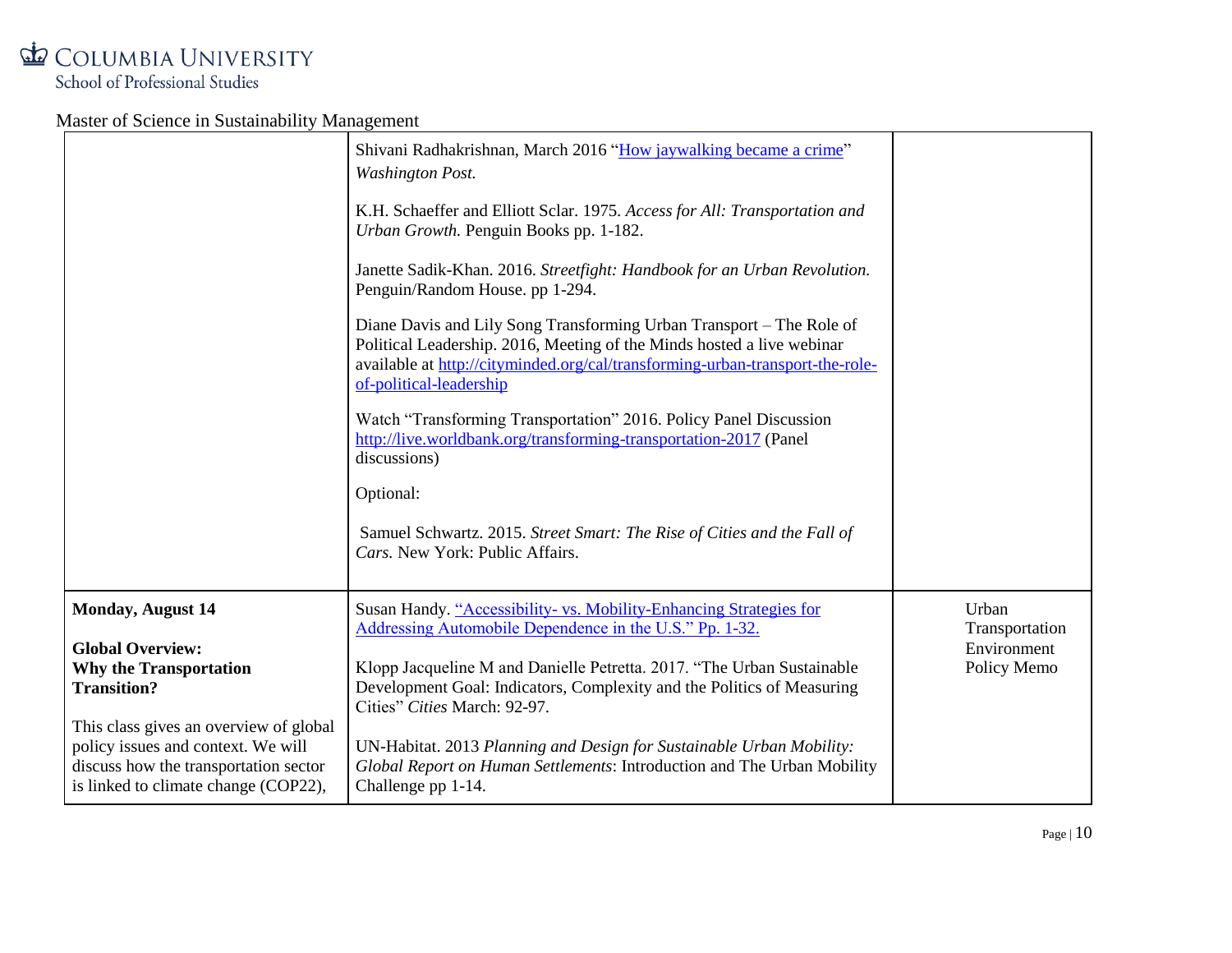| sustainable development goals and the<br>New Urban Agenda and why we are<br>talking about the need for a<br>"Transportation Transition". It also<br>discusses global variation in the policy<br>challenges and opportunities and<br>hence the need for context sensitivity. | Richard Gilbert and Anthony Peel. 2010. "Transportation in the Post-Carbon<br>World" In the Post Carbon Reader.<br>www.postcarbon.org/publications/transportation-in-the-post-carbon-world/.<br>$Pp. 1-11.$<br>Litman, Todd. 2013. The new transportation planning paradigm. ITE Journal<br>83: pp 20-28. Available here: http://www.vtpi.org/paradigm.pdf<br>UITP Declaration of Climate Leadership:<br>http://www.uitp.org/sites/default/files/documents/Advocacy/UITP<br>Declaration and Commitment on Climate Leadership.pdf<br>Optional:<br><b>Guest Lecture:</b><br>Aimee Gauthier<br>Chief Program Officer<br>Institute for Development and Transport Policy<br><b>Experiential Learning Exercise:</b><br>Students will explore a mode (walking, cycling etc) to meet at the City<br>Museum of New York where they will watch the video of New York's<br>development over time and the link to transportation along with related<br>exhibits. Students will be expected to get critical background knowledge of<br>New York City as a case study and also be able to understand key causal<br>connections between transportation networks and land-use and population<br>changes as well as economic development. |  |
|-----------------------------------------------------------------------------------------------------------------------------------------------------------------------------------------------------------------------------------------------------------------------------|--------------------------------------------------------------------------------------------------------------------------------------------------------------------------------------------------------------------------------------------------------------------------------------------------------------------------------------------------------------------------------------------------------------------------------------------------------------------------------------------------------------------------------------------------------------------------------------------------------------------------------------------------------------------------------------------------------------------------------------------------------------------------------------------------------------------------------------------------------------------------------------------------------------------------------------------------------------------------------------------------------------------------------------------------------------------------------------------------------------------------------------------------------------------------------------------------------------------------|--|
| <b>Tuesday, August 15</b>                                                                                                                                                                                                                                                   | David Jones 2008. "Transit's Conversion to Public Ownership." In Mass<br>Motorization and Mass Transit An American History and Policy Analysis<br>Pp. 137-171                                                                                                                                                                                                                                                                                                                                                                                                                                                                                                                                                                                                                                                                                                                                                                                                                                                                                                                                                                                                                                                            |  |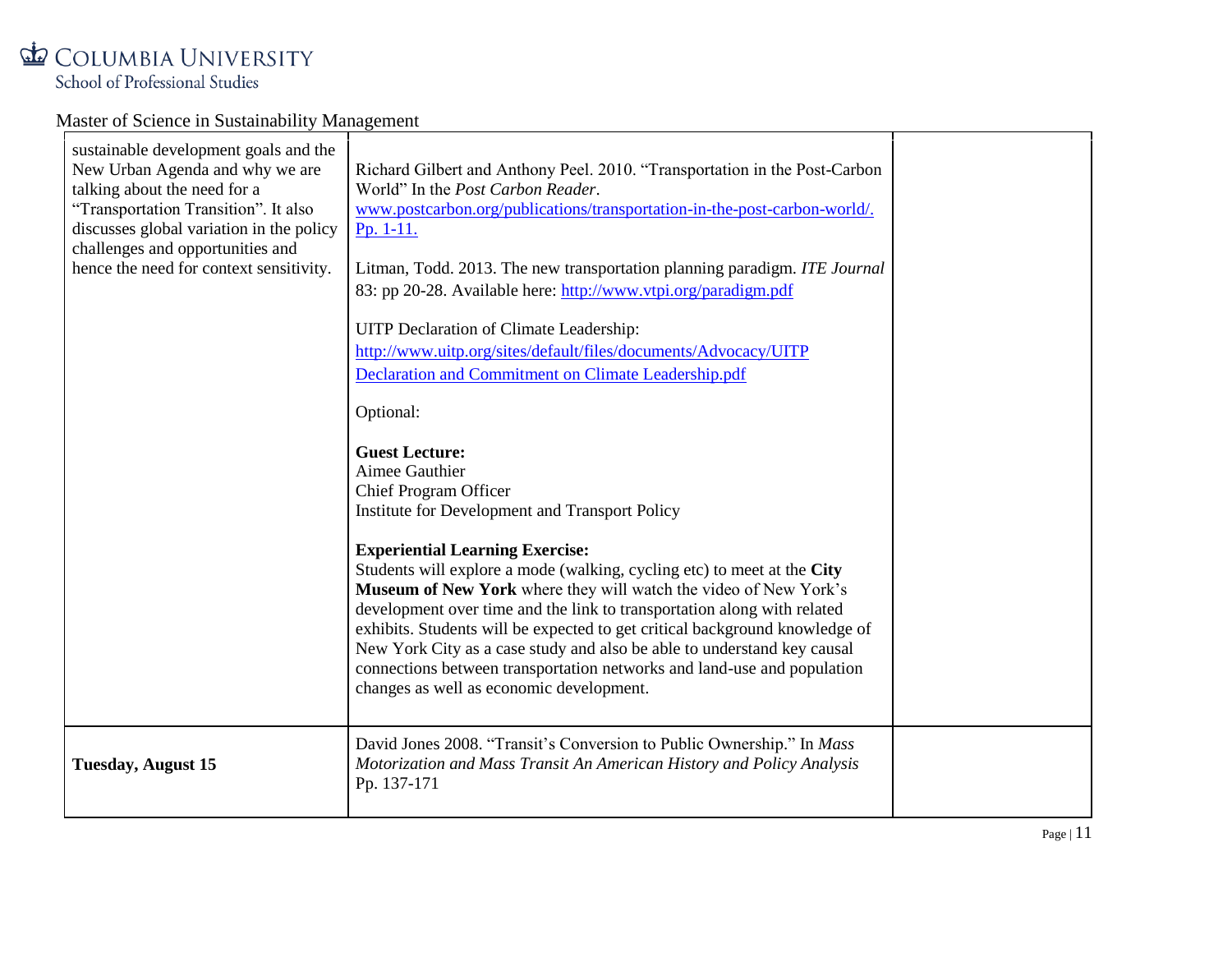| The Public Transportation Mode<br><b>Shift Impetus</b><br>Shifting modal split worldwide so that<br>more trips are by public transport<br>including NMT is a key goal. This<br>class explains why this is the case and<br>how modal shift looks across the<br>globe. It discusses and critically<br>interrogates the push for BRT and<br>NMT/Complete Streets. | Jason Patton, 2007."A Pedestrian World." Environment and Planning<br>A Pp. 928-944.<br>Pucher, John R., and Christian Lefevre. 1996. "Overview of urban transport<br>systems and land use patterns in Europe and North America". Chapter 2 in<br>The urban transport crisis in Europe and North America. Basingstoke:<br>Macmillan. Pp. 7-42.<br>Astrid Wood. 2015. "The Politics of Policy Circulation: Unpacking the<br>relationship between South African and South American Cities in the<br>adoption of Bus Rapid Transit." Antipode 47 (4) Pp 1062-1079.                                                                                                                                                                                                                                                                                                                                          |           |
|----------------------------------------------------------------------------------------------------------------------------------------------------------------------------------------------------------------------------------------------------------------------------------------------------------------------------------------------------------------|---------------------------------------------------------------------------------------------------------------------------------------------------------------------------------------------------------------------------------------------------------------------------------------------------------------------------------------------------------------------------------------------------------------------------------------------------------------------------------------------------------------------------------------------------------------------------------------------------------------------------------------------------------------------------------------------------------------------------------------------------------------------------------------------------------------------------------------------------------------------------------------------------------|-----------|
|                                                                                                                                                                                                                                                                                                                                                                | <b>Guest Lecture:</b><br>David Bragdon<br><b>Executive Director</b><br><b>Transit Center</b><br><b>Experiential Learning:</b><br>The Bx41 Select Bus Service opened in 2013. The plan includes bus lanes<br>for much of the length, as well as transit signal priority, bulb outs for buses,<br>and pedestrian refuges. The corridor provides a nice example of the type of<br>machine assemblage needed for increasing bus ridership. On the other hand,<br>the interventions have seen some resistance in the community. There is the<br>expected resistance to a loss of parking but also a less expected negative<br>response to the interventions as a sign of gentrification and a lack of<br>community control over the corridor. The site visit will explore the corridor,<br>and students will be expected to assess how well the new assemblage serves<br>the riders and the wider community. |           |
| <b>Wednesday, August 16</b>                                                                                                                                                                                                                                                                                                                                    | Langdon Winner 1986. The Whale and the Reactor: A Search for Limits in<br>the Age of High Technology. Pp. 3-39.                                                                                                                                                                                                                                                                                                                                                                                                                                                                                                                                                                                                                                                                                                                                                                                         | $\ddotsc$ |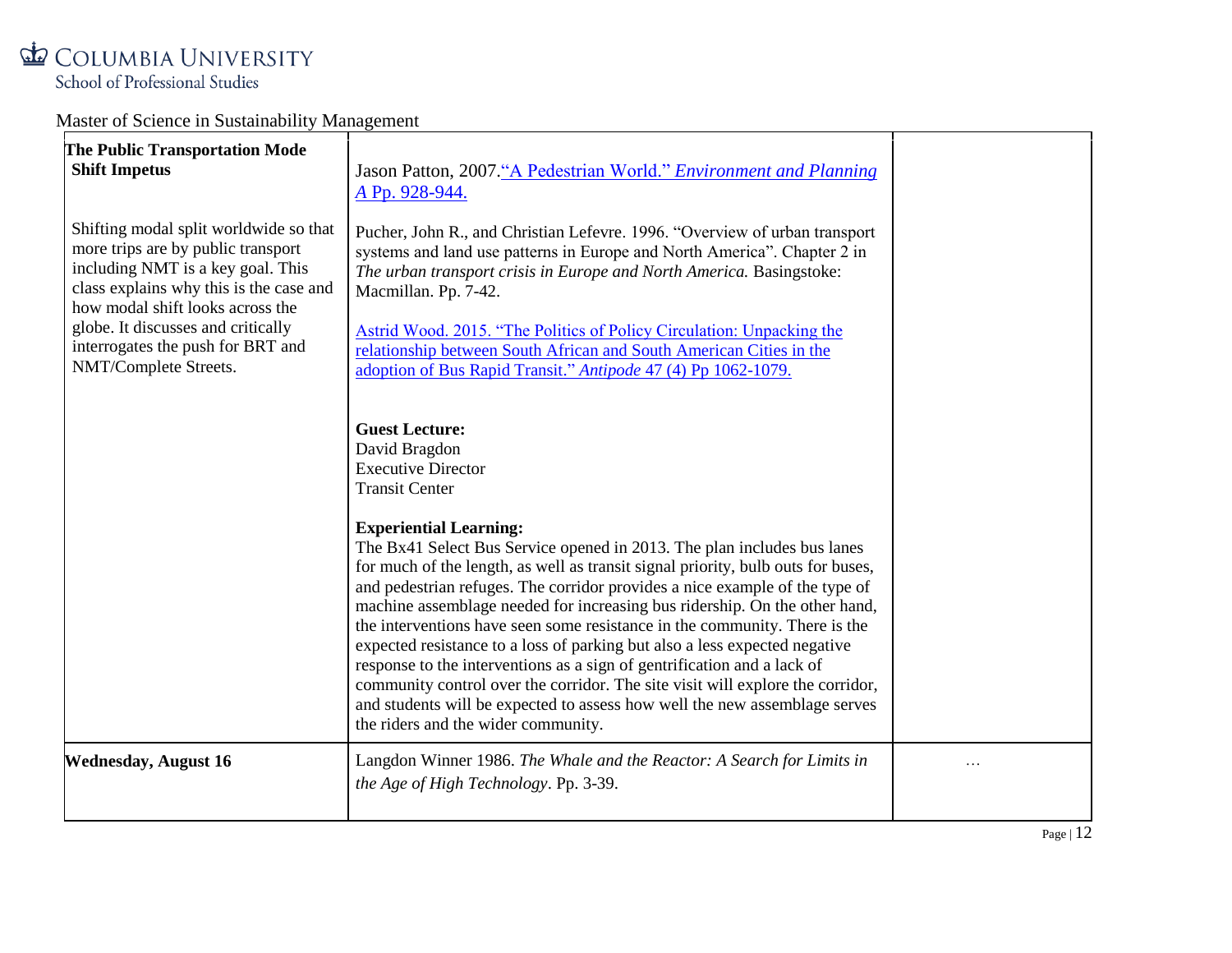| <b>Technology and Transportation:</b><br><b>Disruption Friend or Foe?</b><br>We look at the rise of new<br>technologies (sensors including<br>cellphones, information systems<br>including real time, electric and<br>driverless vehicles, rise of<br>new/reinvented forms of shared | Anthony Townsend. 2014. RE-PROGRAMMING MOBILITY The Digital<br>Transformation of Transportation in the United States.<br>http://reprogrammingmobility.org/wp-content/uploads/2014/09/Re-<br>Programming-Mobility-Report.pdf. Pp. 1-57.<br>Jason Henderson. 2013. Street Fight: The Struggle over Urban Mobility in<br>San Francisco. Pp. 17-37.<br>Optional:                                                                                      |  |
|--------------------------------------------------------------------------------------------------------------------------------------------------------------------------------------------------------------------------------------------------------------------------------------|---------------------------------------------------------------------------------------------------------------------------------------------------------------------------------------------------------------------------------------------------------------------------------------------------------------------------------------------------------------------------------------------------------------------------------------------------|--|
| mobility) and ask what the<br>implications of this technological<br>revolution means for the transportation<br>transition.                                                                                                                                                           | Paul Mason. 2016. "The battle over Uber and driverless cars is really a<br>debate about the future of humanity" The Guardian.<br>https://www.theguardian.com/commentisfree/2016/oct/31/paul-mason-<br>driverless-cars-uber-artificial-intelligence-unemployment<br>Asad Hashim. 2016. "Uber's upstart rival in Pakistan uses rickshaws, low-<br>tech phones" Reuters. http://www.reuters.com/article/us-pakistan-transport-<br>apps-idUSKCN0Z50XW |  |
|                                                                                                                                                                                                                                                                                      | Watch Transforming Transportation 2017: Panel Discussion on How is<br>Technology Disrupting Mobility. Morning Jan 13, 2017.<br>http://live.worldbank.org/transforming-transportation-2017<br>Gabe Klein with David Vega-Barachowitz. 2015. StartUp City: Inspiring<br>Private and Public Entrepreneurship, Getting Projects Done, and Having<br>Fun Paperback -                                                                                   |  |
|                                                                                                                                                                                                                                                                                      | Jacqueline Klopp, Williams Sarah, Peter Waiganjo, Dan Orwa and Adam<br>White. 2015. "Leveraging Cellphones for Wayfinding and Journey Planning<br>in Semi-formal Bus Systems: Lessons from Digital Matatus in Nairobi" in<br>Planning Support Systems and Smart Cities," (Springer) in conjunction with                                                                                                                                           |  |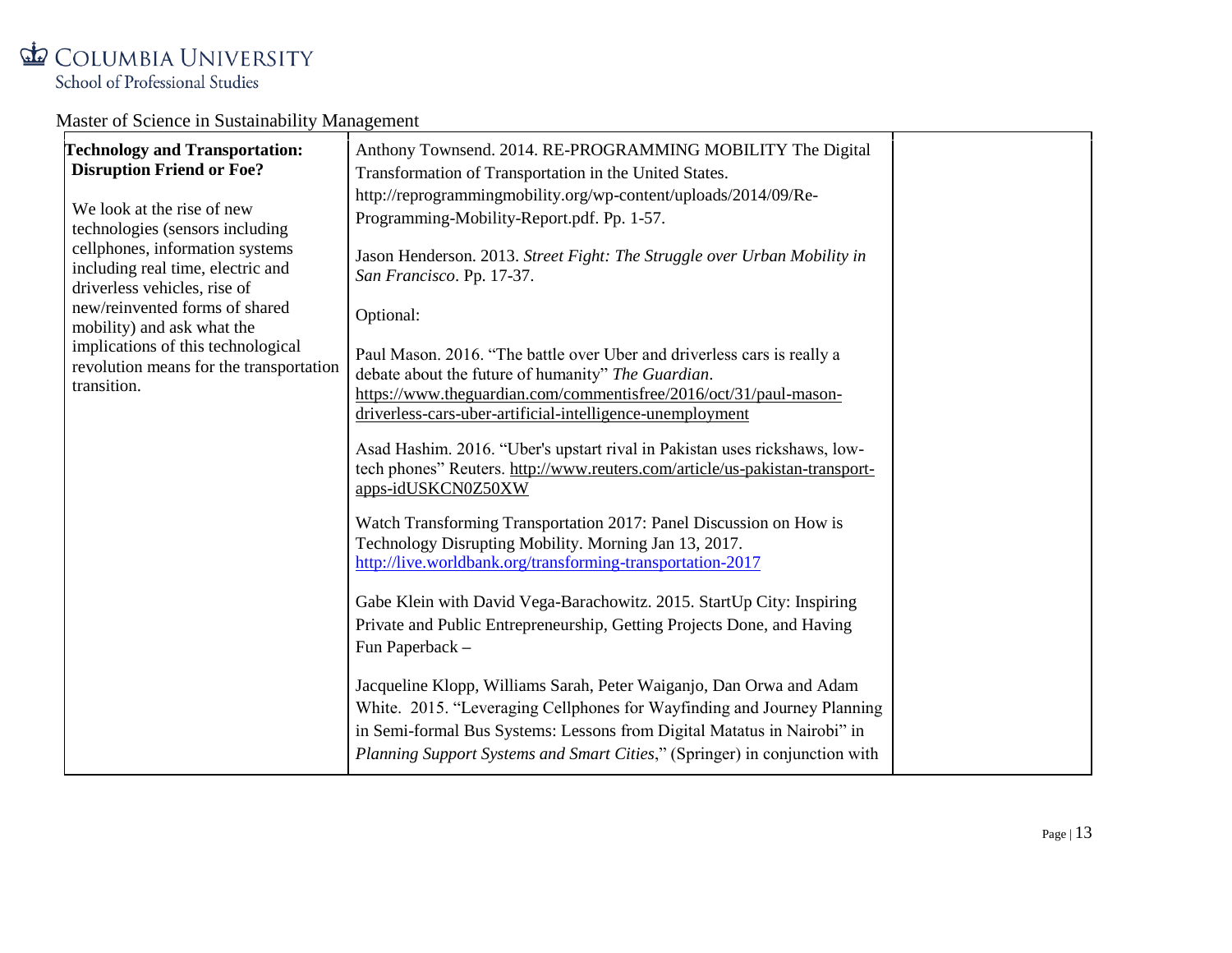COLUMBIA UNIVERSITY

School of Professional Studies

|                                                                                                            | the conference Computers in Urban Planning and Urban Management April<br>2015 MIT:                                                                                                                                                                                                                                                                                                                                                                                                                                                                                         |  |
|------------------------------------------------------------------------------------------------------------|----------------------------------------------------------------------------------------------------------------------------------------------------------------------------------------------------------------------------------------------------------------------------------------------------------------------------------------------------------------------------------------------------------------------------------------------------------------------------------------------------------------------------------------------------------------------------|--|
|                                                                                                            | <b>Guest Lecture:</b><br>Anthony Townsend<br>Senior Research Fellow<br>Rudin Center for Transportation Policy and Management<br><b>NYU</b>                                                                                                                                                                                                                                                                                                                                                                                                                                 |  |
|                                                                                                            | <b>Experiential Learning:</b> Students will visit the headquarters of Via and be<br>treated to a presentation and Q&A with key executives. They will learn how<br>Via and other smartphone-enabled transport providers have translated a good<br>idea into a business and navigated the varied policy landscape in cities<br>around the world. In addition, students will be allowed to ask about pressing<br>policy issues, such as first-mile and last-mile solutions, complement or foe<br>of transit, and how do these companies plan to adapt to a driverless future. |  |
| <b>Thursday, August 17</b>                                                                                 | Elliott Sclar and Mans Lonnroth.2016. "An introduction to the challenge of<br>financing urban access" In Urban Access for the 21 <sup>st</sup> Century. Edited by                                                                                                                                                                                                                                                                                                                                                                                                          |  |
| <b>Financing the Transportation</b><br><b>Transition</b>                                                   | Elliott Sclar, Mans Lonnroth and Christian Wolmar. Routledge: 1-10.                                                                                                                                                                                                                                                                                                                                                                                                                                                                                                        |  |
| How do we move the resources and<br>financing to make needed reforms<br>happen? Can mobility services work | Elliott Sclar. 2016. "Towards a political-economics of finance for urban<br>access" In Urban Access for the 21 <sup>st</sup> Century. Edited by Elliott Sclar, Mans<br>Lonnroth and Christian Wolmar. Routledge: 11-45.                                                                                                                                                                                                                                                                                                                                                    |  |
| on a utility model?                                                                                        | NYC Independent Budget Office (2004) Fiscal Brief: West Side Financing's<br>Complex \$1.3 Billion Story<br>http://www.ibo.nyc.ny.us/iboreports/WestsidefinanceFB.pdf                                                                                                                                                                                                                                                                                                                                                                                                       |  |
|                                                                                                            | Alon Levy 2017. "Why We Can't Have Nice Things." The American<br><i>Interest</i>                                                                                                                                                                                                                                                                                                                                                                                                                                                                                           |  |
|                                                                                                            | <b>Guest Speaker:</b>                                                                                                                                                                                                                                                                                                                                                                                                                                                                                                                                                      |  |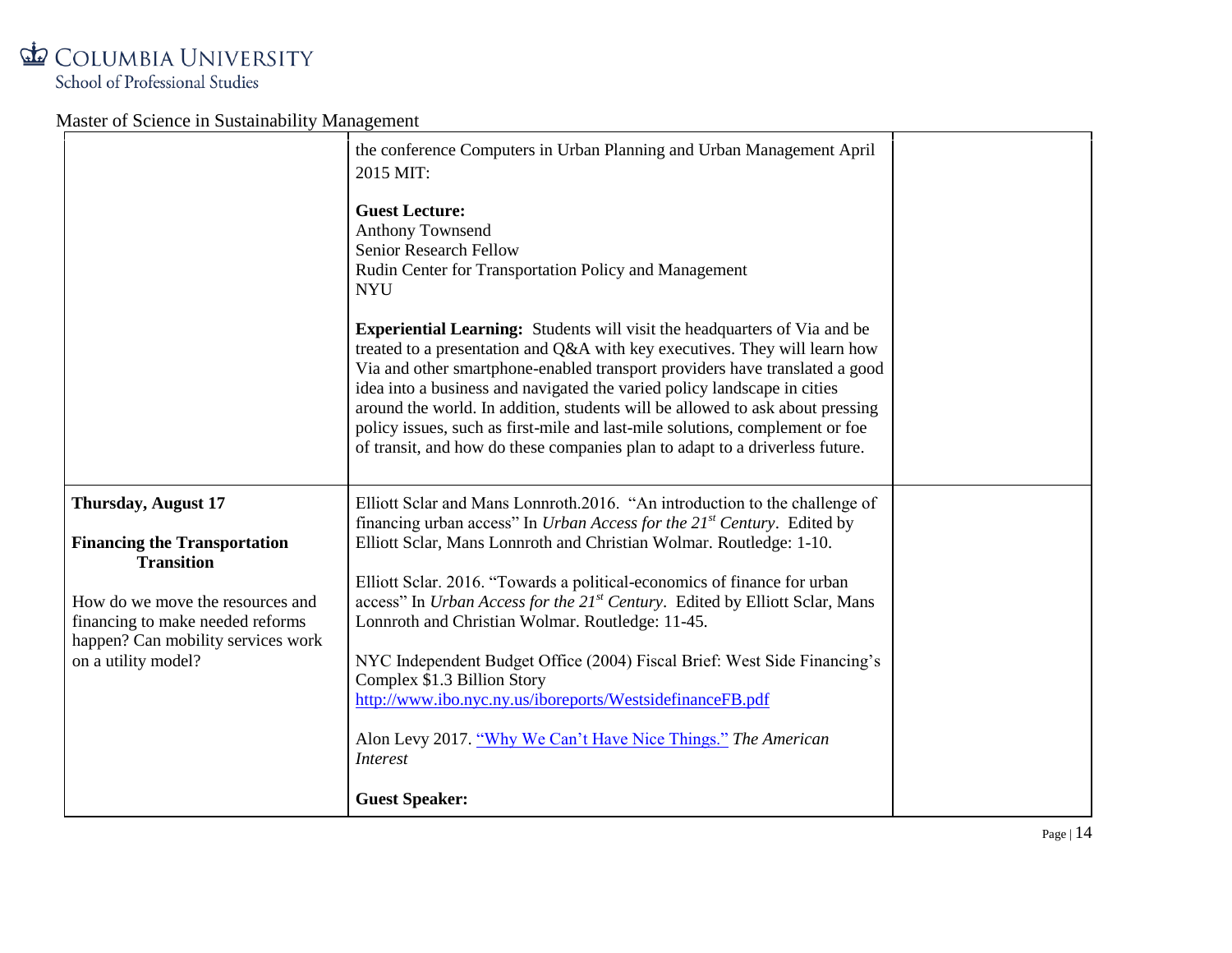|                                                                                                                                                                                                                                                                                                                                                                                                                                       | Juliette Michaelson<br><b>Executive Vice President,</b><br><b>Regional Planning Association</b><br><b>Experiential Learning (guest: Dr. Elliott Sclar)</b><br>The 7 train extension to Hudson Yards was paid through a version of tax-<br>increment financing. It is easiest to understand the financing structure on-<br>site, walking through the buildings and parks under construction with a map<br>of the planned tax districts. Additionally, the site incorporates the High Line<br>park and the Javits convention center, other examples of complex<br>infrastructure finance. Students will be expected to be able to connect the<br>financing models discussed in class to this real world example as well as<br>discuss alternative financing options for other forms of needed transportation<br>infrastructure for poorer neighborhoods and the related problems of market<br>displacement. |                                             |
|---------------------------------------------------------------------------------------------------------------------------------------------------------------------------------------------------------------------------------------------------------------------------------------------------------------------------------------------------------------------------------------------------------------------------------------|-----------------------------------------------------------------------------------------------------------------------------------------------------------------------------------------------------------------------------------------------------------------------------------------------------------------------------------------------------------------------------------------------------------------------------------------------------------------------------------------------------------------------------------------------------------------------------------------------------------------------------------------------------------------------------------------------------------------------------------------------------------------------------------------------------------------------------------------------------------------------------------------------------------|---------------------------------------------|
| <b>Friday, August 18</b><br>The Politics of Change: Equity,<br><b>Access and Advocacy</b><br>This class looks at the political and<br>institutional and cultural barriers to<br>policy change in varied contexts. How<br>does "path dependency" play a role?<br>How critical are policy networks? Will<br>advocacy around policy change look<br>the same in different places? Where<br>have we seen success and how did it<br>happen? | Kenworthy, Jeff. 2012. Don't shoot me, I'm only the transportation planner.<br>World Transport Policy and Practice 18 (4): 6-26. Available here:<br>http://www.eco-logica.co.uk/pdf/wtpp18.4.pdf<br>S. Adler. 1986. "The Dynamics of Transit Innovation in Los Angeles"<br>Environment and Planning D: Society and Space: 321-326.<br>Jacqueline M. Klopp 2012. "Towards a Political Economy of Transportation<br>Policy and Practice in Nairobi" Urban Forum 23:1: 1-21.<br>Diane Davis and Lily Song Transforming Urban Transport - The Role of<br>Political Leadership. 2016, Meeting of the Minds hosted a live webinar<br>available at http://cityminded.org/cal/transforming-urban-transport-the-role-<br>of-political-leadership (Review).<br><b>Guest Speaker</b><br>Veronica Vanderpool                                                                                                          | <b>Case Study Presentations</b><br>in Class |